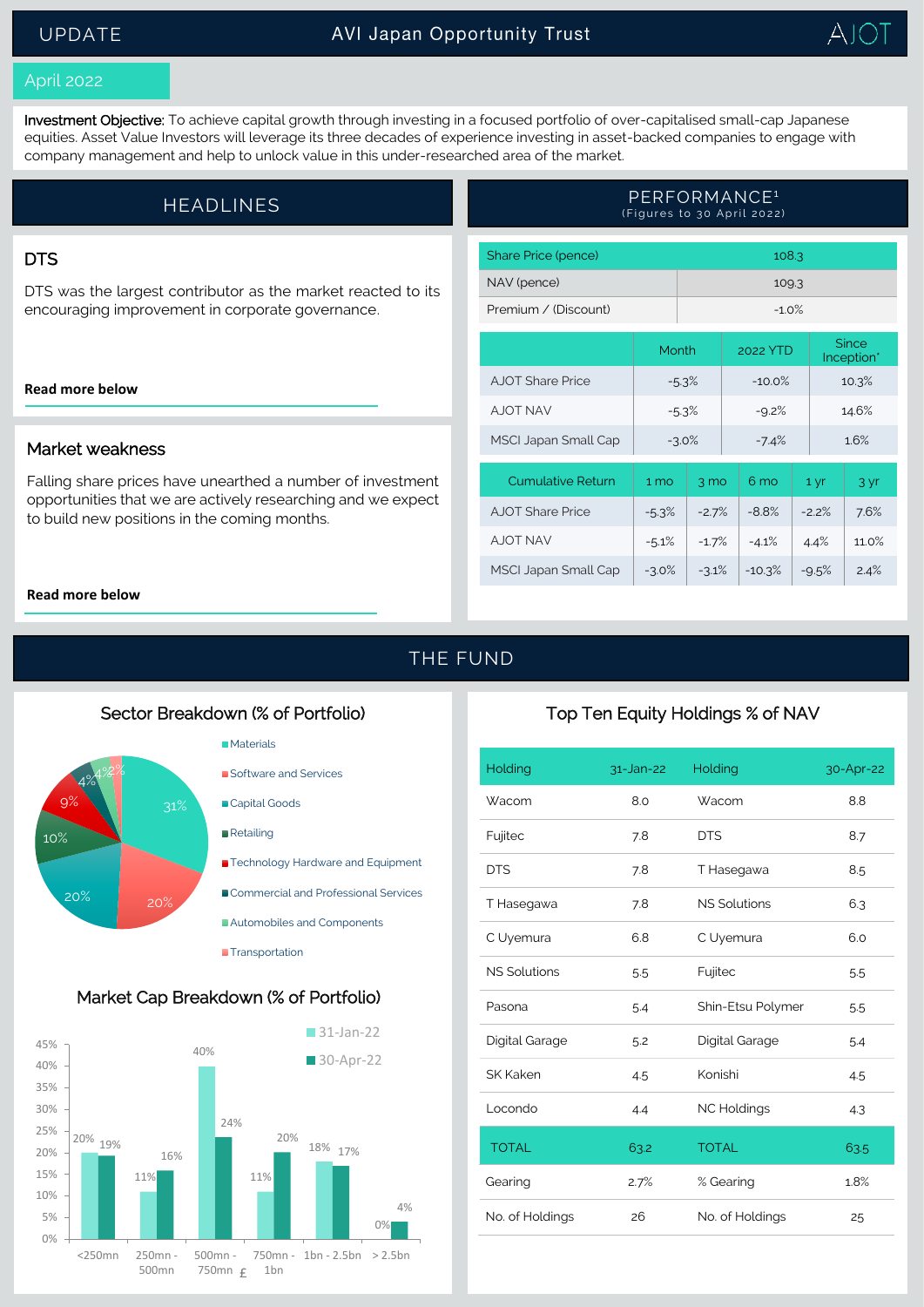# $AIOI$

# MANAGER'S COMMENT

<span id="page-1-0"></span>AJOT's NAV fell by -5.1% over the month, suffering from a -2.0% decline in the Yen against the Pound, as well as weak stock markets. With little of our gearing capacity being utilised, we have been taking advantage of market weakness to add to one existing holding and to build three relatively new positions. Falling share prices have unearthed a number of investment opportunities that we are actively researching and we expect to build new positions in the coming months.

DTS was the largest contributor over the month adding 35bps to performance as its share price increased by +6.4%. The share price moved higher on shifting perceptions surrounding DTS' attitude towards shareholders, primarily driven by a raft of announcements over the past month. The first announcements came at the end of March, with DTS transitioning to a company with an audit committee, committing to a board composed of a majority independent directors, appointing two female directors (from zero) and changing the chair of the nomination & compensation committee to an outside director. This set the stage for the release of DTS' results and mid-term plan which came out after market close on the last day of the month. The mid-term plan set a target to double revenue and EBIT by 2030, reduce net cash as % of assets to 40% from current 60% by 2025 and pay-out an average 90% of net income over the next three years.

On an EV/EBIT of 8x vs peers on 14x, there remains a considerable amount of upside, and as the largest shareholder owning just under 10% of the Company, we will continue engaging with management to achieve a higher share price.

NS Solutions was a modest contributor to returns adding 23bps with a +6.0% share price increase. NS Solutions is a subsidiary of Nippon Steel and we have been engaging with management on ways to address the undervaluation and issues that arise from the listed parent/subsidiary structure. We have been sending management detailed presentations on a variety of issues and submitted shareholder proposals last year calling for stock-based compensation, a higher dividend and a share buyback. Although NS Solutions subsequently introduced stock-based compensation, there has been a lack of effort on other areas. NS Solutions is a fantastic company with an exciting growth outlook, and we plan to continue engaging to rectify the undervaluation.

Fujitec was the largest detractor over the month taking 88bps from performance as its share price fell -10.7%. Fujitec's share price had been strong over 2022, benefitting from an ambitious mid-term which outlined, for the first time, a capital policy, and prominent activist investor Oasis declaring a 7% stake. However, concerns over rising material costs and China slowdown weighed on the share price, as it has for Fujitec's global peers who have fallen by an average -20% over 2022. Over the month Fujitec's weight in the portfolio fell to a more modest 5.5% from 8.9% and on a 11.6x EV/EBIT does not look expensive considering the business quality.

The second largest detractor was Pasona whose share price fell -15.9% and detracted 85bps from performance. Pasona has been the largest detractor in 2022 driven by a tremendous -59% fall in the share price of Benefit One, which fell -23% in April alone and accounts for 187% of Pasona's market cap. Although we had concerns over Benefit One's valuation, and had been reducing our position in Pasona accordingly, the magnitude of the share price fall is astounding, and it no longer seems overvalued. Benefit One has 11.3m captive members on its platform, about 19% of the 60m employed workers in Japan, providing stable cashflows and an opportunity to sell additional services. With Pasona's 67% discount coupled with an appealing Benefit One valuation we are sanguine about Pasona's potential upside.

The EV/EBIT of the portfolio narrowed from 6.5x to 5.6x over the month and trades with 60% of the market cap covered by net cash and listed securities. As active managers, the volatile environment paired with falling valuations is an exciting combination, and we are seeing more mispriced opportunities to exploit. The environment has little bearing on our engagement activity, and we continue to push our portfolio companies to address their undervaluations and grow corporate value.